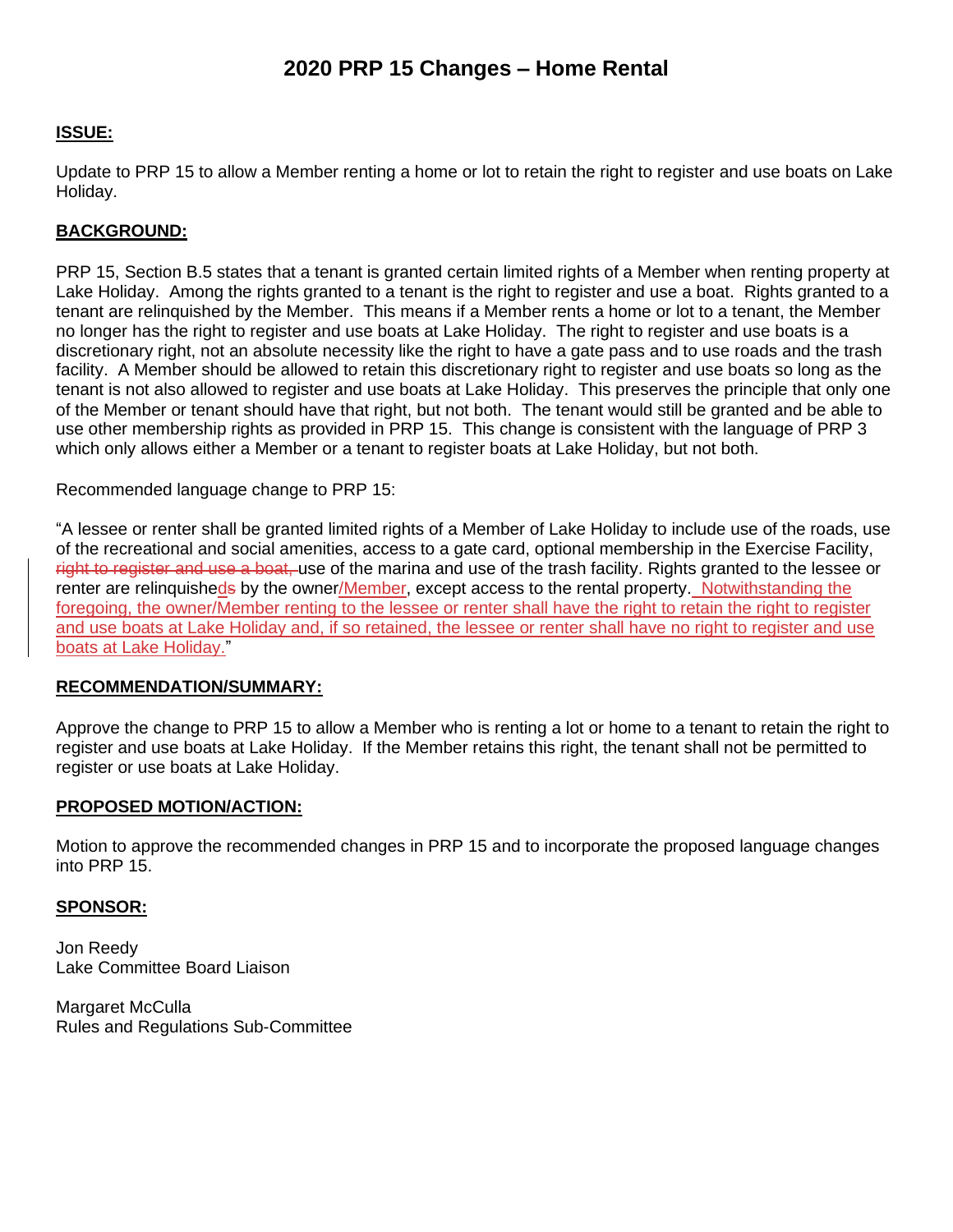Lake Holiday

# **POLICIES, RULES, AND PROCEDURES PRP NO. 15**

# **Home Rental**

**Revised and**

**Approved by the Board of Directors**

**Date: September 25, 2012**

Page **1** of **5** PRP No. 15 Home Rental V3 2012.09.25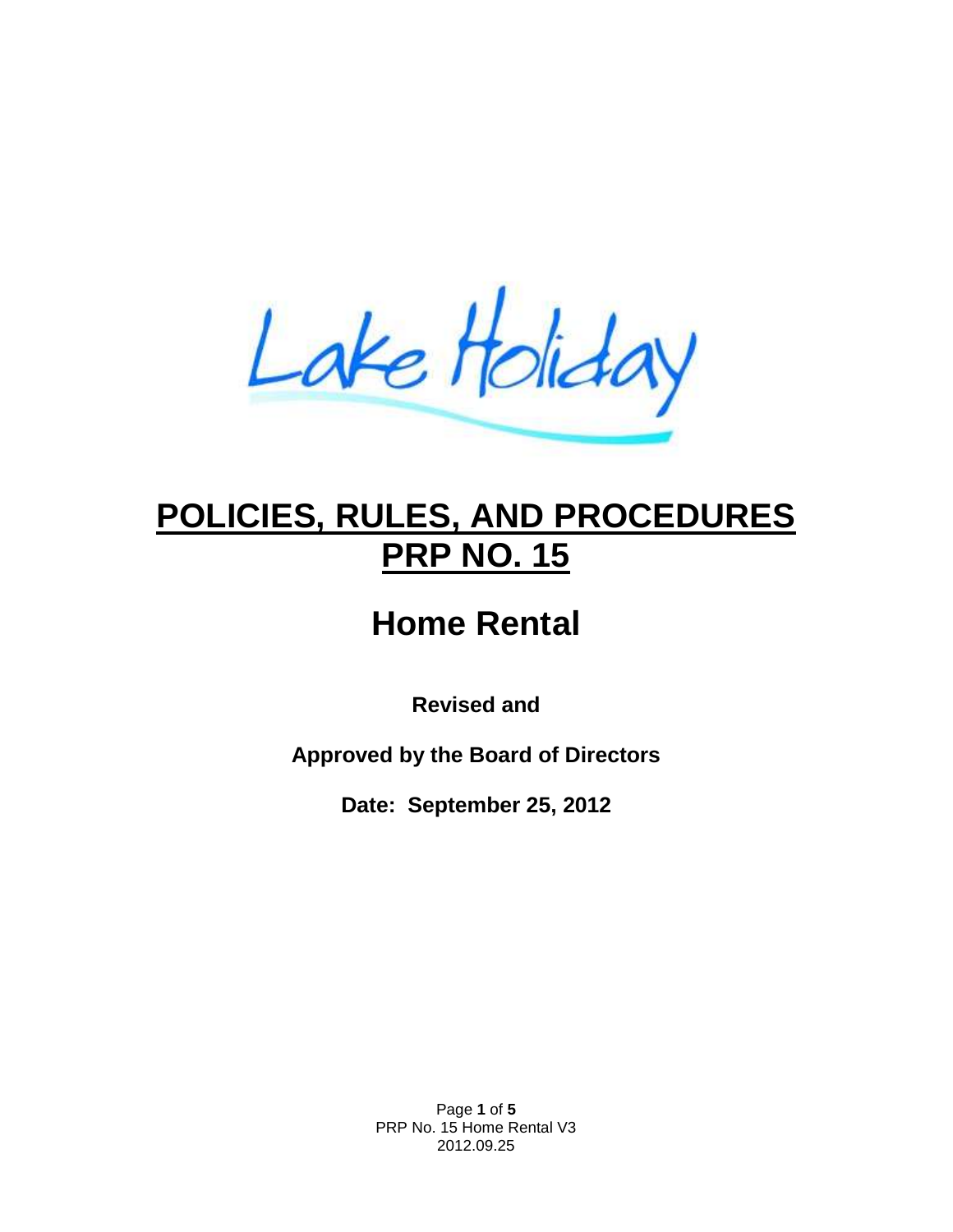## **Table of Contents**

Page **2** of **5** PRP No. 15 Home Rental V3 2012.09.25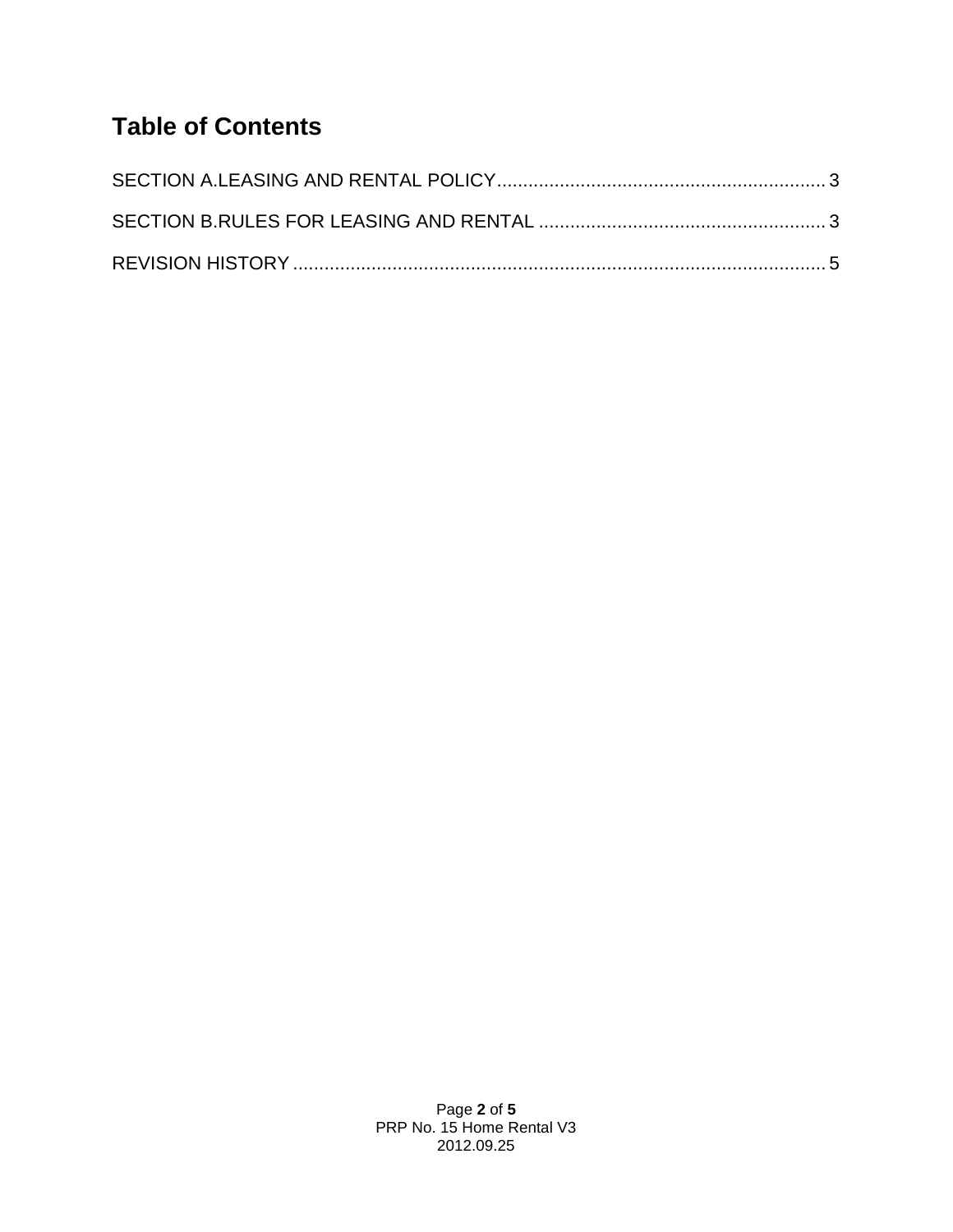## **PRP NO. 15 HOME RENTAL**

### <span id="page-3-0"></span>**SECTION A. LEASING AND RENTAL POLICY**

Leasing and rental of homes at Lake Holiday shall be strictly in adherence with the following Rules. Violation of these rules shall be considered a violation of the relevant Declaration (Deed of Dedication) in accordance with Paragraph 55-515 of the Virginia property Owners' Association Act. Violation of these rules shall be pursued in accordance with Paragraph 55-513 of that Act.

All homes in Lake Holiday are single-family dwellings. A "single family" is defined as one family unit, which may include a single person, a couple, parents and their children of any age, grandparents and grandchildren. Roommates living together and maintaining a household may be included, but not more than four unrelated persons occupying a dwelling, living together and maintaining a household shall be deemed to constitute a "single family."

### <span id="page-3-1"></span>**SECTION B. RULES FOR LEASING AND RENTAL**

- 1. A home at Lake Holiday may be leased or rented for an initial period of not less than six months. The term of the lease or rental may be extended past the initial period at the discretion of the Owner and the lessee or renter.
- 2. Such lease or rental must be documented in the form of a lease or rental agreement between the owner and the lessee or renter. Such lease or rental agreement shall state that the lessee or renter is obligated to understand and obey all of the Rules and Regulation of Lake Holiday.
- 3. A lessee or renter must register all cars with the Management Office.
- 4. The Owner must give notice to the Management Office at the time any new tenant leases or rents a home. The Owner must provide name(s) of the tenant(s) and confirm the Owner's contact information.
- 5. A lessee or renter shall be granted limited rights of a Member of Lake Holiday to include use of the roads, use of the recreational and social amenities, access to a gate card, optional membership in the Exercise Facility, right to register and use a boat, use of the marina and use of the trash facility. Rights granted to the lessee or renter are relinquishes by the owner, except access to the rental property.
- 6. A lessee or renter shall not be granted the right to vote in any Association election or referendum.
- 7. A lessee or renter shall be subject to all restrictions of the Lake Holiday Governing Documents and to all of the Rules and Regulations of Lake Holiday. The Owner remains responsible for the actions of the lessee or renter. Action for any violations by a renter or lessee will be pursued in accordance with the Virginia Property Owners' Association Act, Paragraph 55-513, as though the violation had been committed by the Owner.
- 8. A lessee or renter shall be granted the right to invite guests into Lake Holiday with the same privileges and restrictions that apply to an Owner. The Owner remains responsible for a guest's actions and behavior. Action for any violations by a renter's or lessee's guest will be pursued in accordance with the Virginia Property Owners' Association Act, Paragraph 55-513, as though the violation had been committed by the Owner.
- 9. Failure of an Owner to fully resolve any violation on the part of a renter or lessee will result in the Owner rights suspended under Article III of the Lake Holiday Bylaws.

Page **3** of **5** PRP No. 15 Home Rental V3 2012.09.25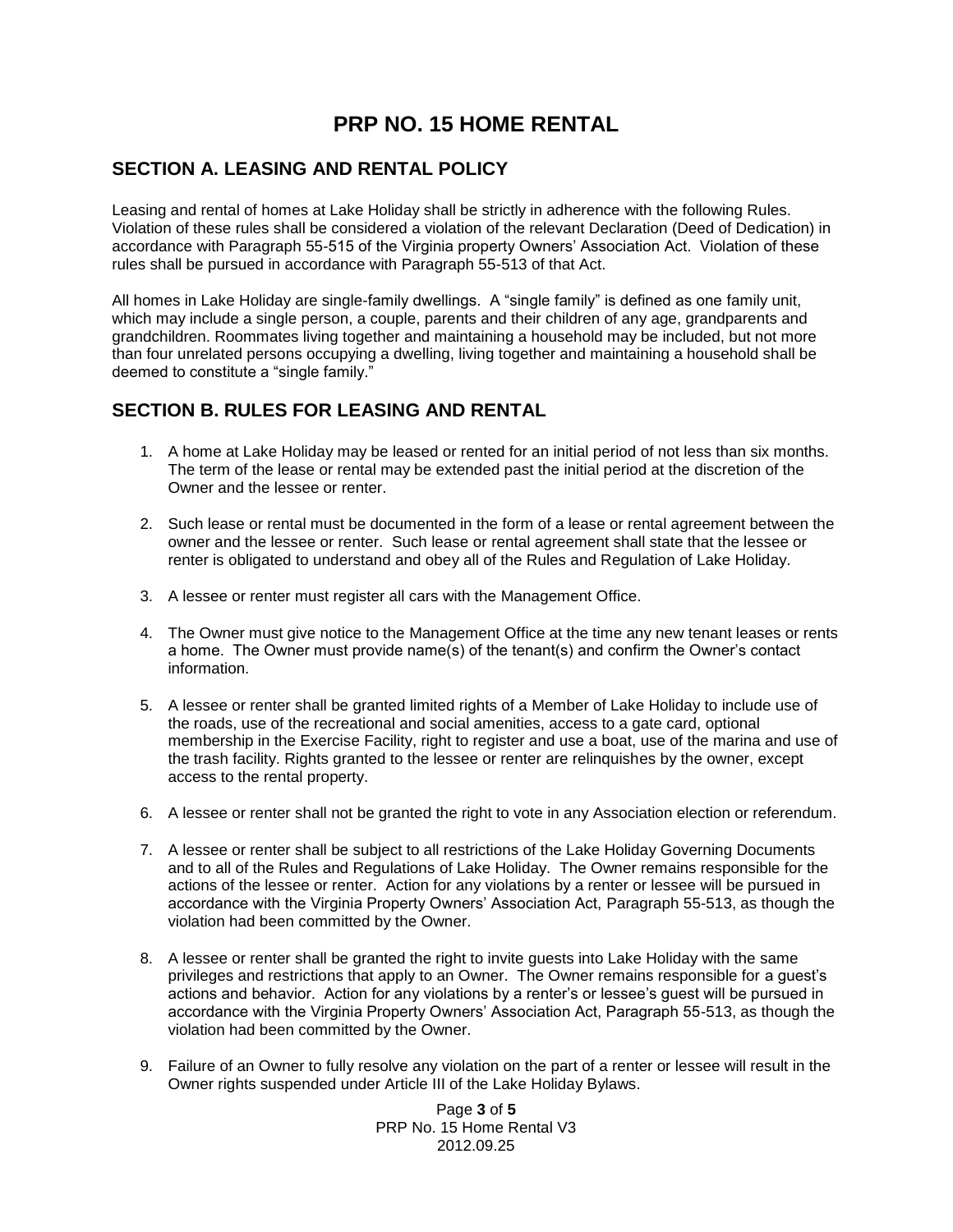<span id="page-4-0"></span>10. Should the Owner become delinquent on assessments or be found in violation of the Governing Documents or Rules and Regulations of Lake Holiday, the Owner's rights shall be suspended under Article III of the Lake Holiday Bylaws and such suspension shall also apply to the lessee or renter.

> Page **4** of **5** PRP No. 15 Home Rental V3 2012.09.25